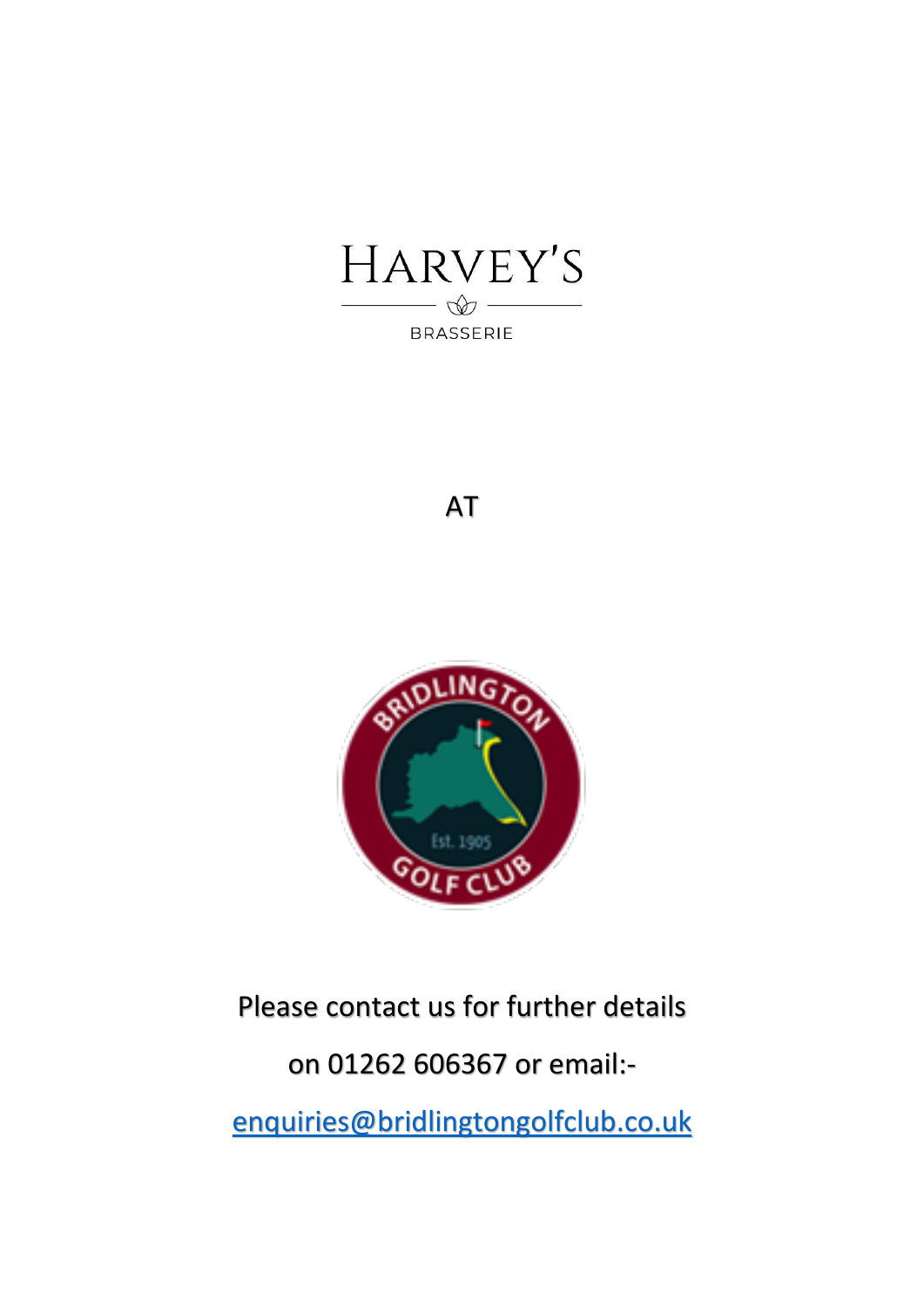# **Canapes @ £5.50 per person for 3**

Locally Smoked Salmon and Dill Cream Cheese Blinis Beef and Caramelised Red Onion Beef Mini Yorkshire Puddings Chicken Liver Pate Crostini Smoked Trout and Horseradish Pate on Sourdough Crouton Tempura Vegetables with Sweet Chilli Mayonnaise Fish Fritters and Homemade Tarter Sauce Filo Pastry Wrapped Prawns with Thai Chilli Sauce Spiced Fried Halloumi Bites with Lemon Mayonnaise Mini Goat Cheese Cheesecakes with Pickled Onions

# **Finger Buffet**

**7 items £11.00 9 items £13.50**

Mixed Sandwiches Mini homemade sausage rolls Honey glazed Lincolnshire sausages Haddock Goujons Spanish pork meat balls, spicy ketchup Homemade thin crust pizza ( tomato sauce and cheese/ tomato sauce, ham and cheese/vegetarian/ tomato sauce, pepperoni, mushrooms and cheese) Falafel kebabs and yoghurt dip / Southern fried chicken Garlic roasted drumsticks Warm quiche (broccoli and Stilton/ tomato and cheese/ ham, mushroom and cheese/ Lorraine) Halloumi Chips BBQ pulled pork wraps Vegetable and cheese egg cups Filo pastry wrapped king prawns Beetroot and apple balsamic salad Potato salad Coleslaw Broccoli and feta cheese salad Red cabbage slaw Mixed salad (lettuce, red onion, tomatoes, peppers, cucumber, herb dressing) Carrot and apple salad, yoghurt dressing Roasted Mediterranean vegetable and quinoa salad **Chips** Buttered new potatoes Spicy potato skins Pepper and salt roasted sweet potatoes Rosemary roasted new potatoes

> Add Selection of Mini Desserts or Cupcakes for £2.00p/p or Choice of 2 Desserts from the list above for £4.50p/p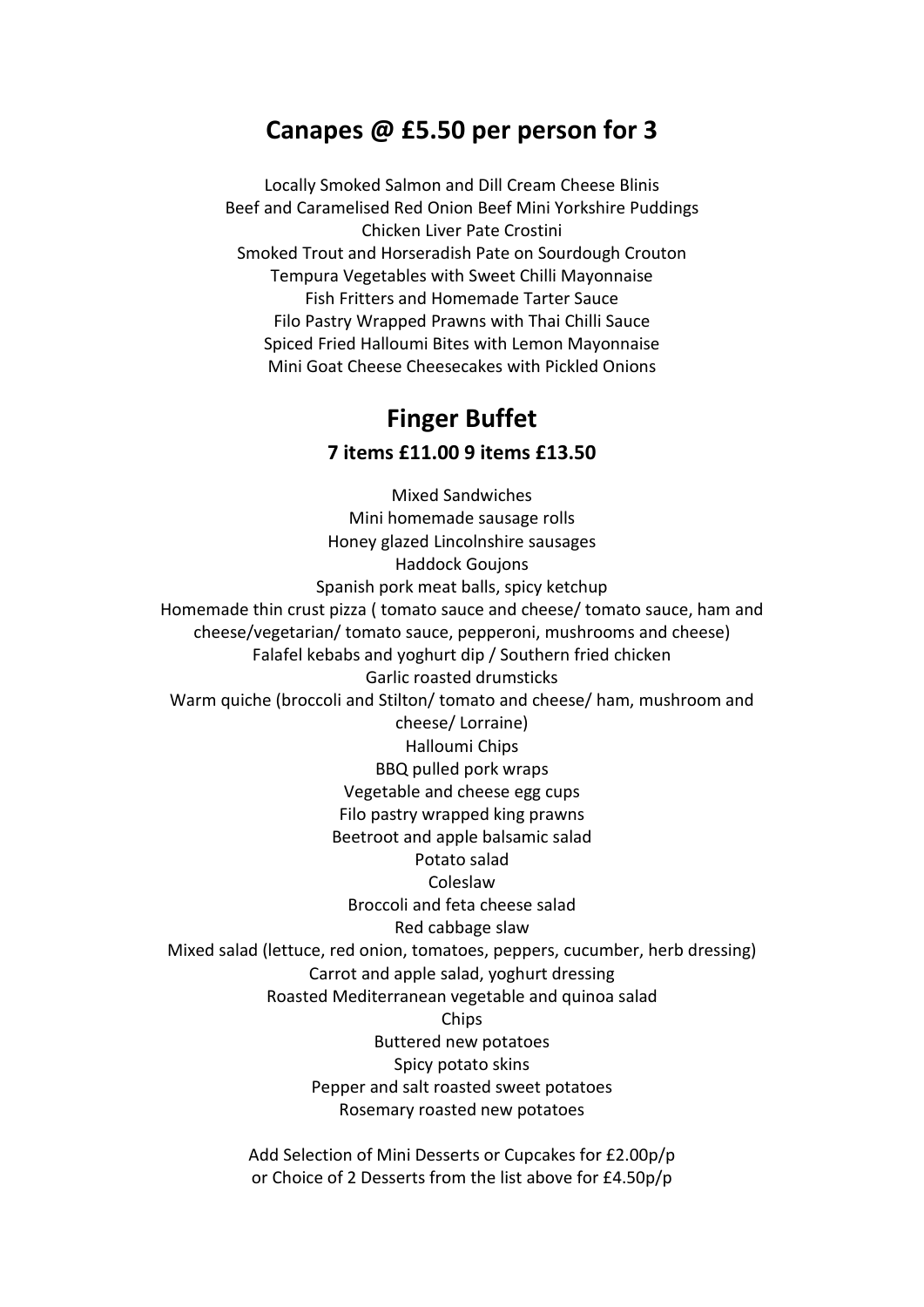# **Cold Carved Buffet Menu £14.50**

Add a Starter for £5.00 (supplement may apply)

Cold Roasted Glazed Yorkshire Ham Cold Roasted Crown of Turkey add Cold Roasted Topside of Beef @ £4.00 supplement or swap

Hot Buttered New Potatoes Chips Gravy Bowls Baskets of Crusty Bread Garden Salad Coleslaw Carrot, Walnut and Apple Salad with Yoghurt Dressing

Add Selection of Mini Desserts or Cupcakes for £2.00p/p or Dessert from the list above for £4.00p/p

# **Hot Buffet £16.50**

Add a Starter for £5.00 (supplement may apply) Please choose 3 Main Courses and 4 Sides of the following:

#### **Main Course**

Beef Lasagne Spinach and Mushroom Lasagne Aubergine Parmigiana Bake Chilli Con Carne 5 Bean and Sweet Potato chilli Chicken Stroganoff Cottage Pie Steak and Ale Pie

Pork, Apple and Cider Pie Bridlington Fish Pie Chicken, Ham and Leek Pie in White Sauce Medium Chicken Curry Medium Vegetable Curry Cantonese Sweet and Sour Chicken Cantonese Sweet and Sour Tofu

#### **Sides**

Boiled basmati rice Chips **Nachos**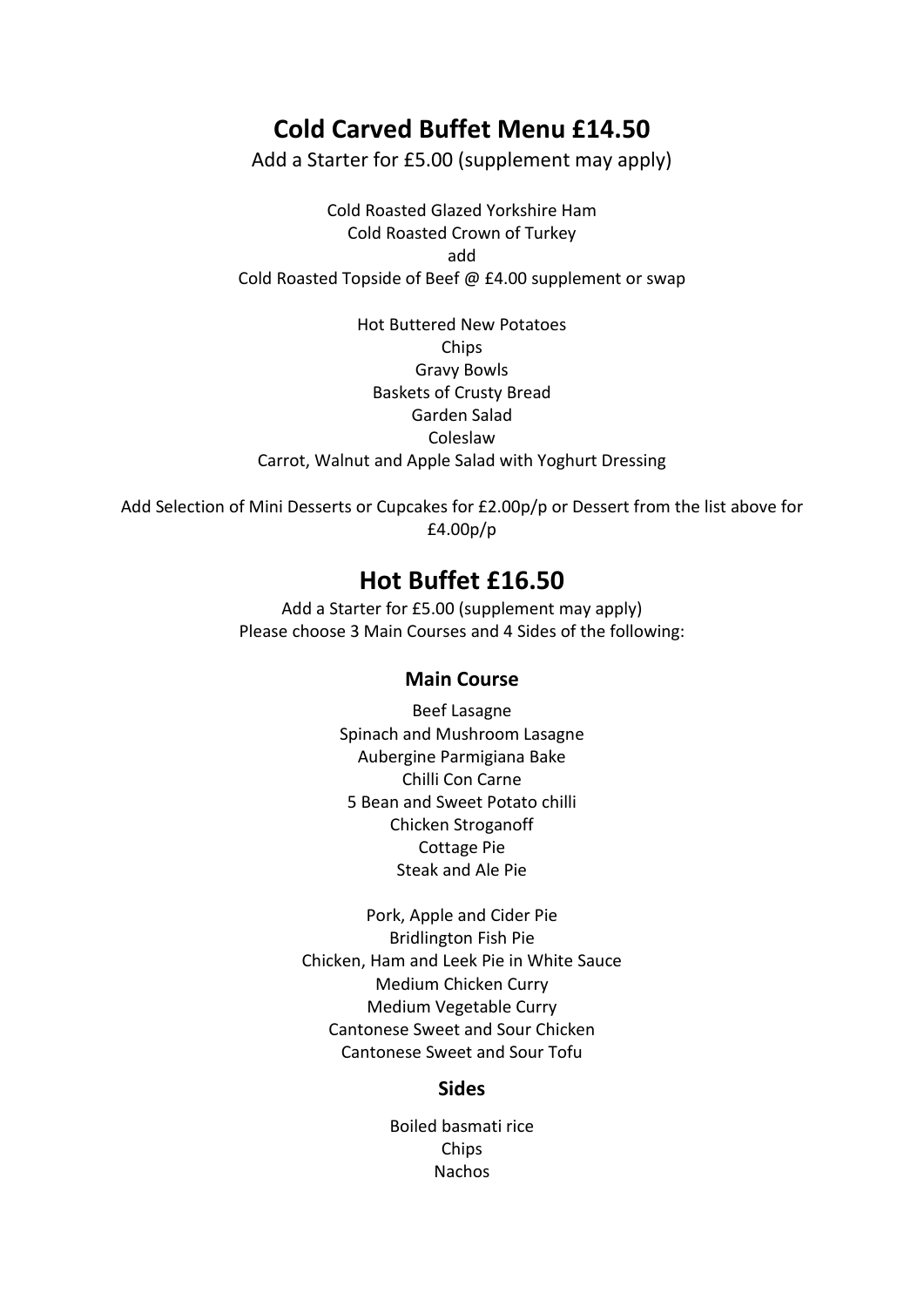#### Buttered new potatoes Garlic bread Mixed salad (lettuce, tomato, red onion, pepper, cucumber, herb dressing) Naan bread and poppadum Carrots and peas Beetroot and apple balsamic salad Potato salad Coleslaw Broccoli and feta cheese salad Red cabbage slaw

Add Selection of Mini Desserts or Cupcakes for £2.00p/p or Choice of 2 Desserts from the list above for £4.50p/p

# **Evening Small Bites £6.00**

Choose from either Hot Bacon and Sausage Baps or Sandwich Selection or Pizza Chips

### **3 Course Meal £24.95**

Please choose up to 3 choices per course

We can cater to most dietary requirements and those can be ordered separately to the main menu. Please talk to us to find out more.

### **Starters**

Chicken Liver and Brandy Pate, Red onion Relish, Sourdough Toast Prawn, Avocado and Lime Cocktail, Bloody Mary Sauce Homemade Soup of Your Choice Locally Smoked Salmon over Baby Leaves, Raspberry Balsamic Dressing Spanish Pork Meatballs, Roasted Tomato and Pepper Sauce Trio of Melon and Orange Cocktail Sweet Pepper and Tomato Arancini Balls, Parmesan Crisp Stilton and Sweet Onion Tart, Salad Garnish Lightly Smoked Haddock Fishcake, Homemade Tartare Sauce, Salad Garnish Bridlington Crab Cakes, Lemon Aioli (£2.00 supplement) Goats Cheese Cheesecake, Caramelised Onion and Apricots Antipasto Platter, Garlic Bread Onion and Courgette Bhaji, Mint and Cucumber Yoghurt Dip Crispy Whitebait, Garlic and Lime Aioli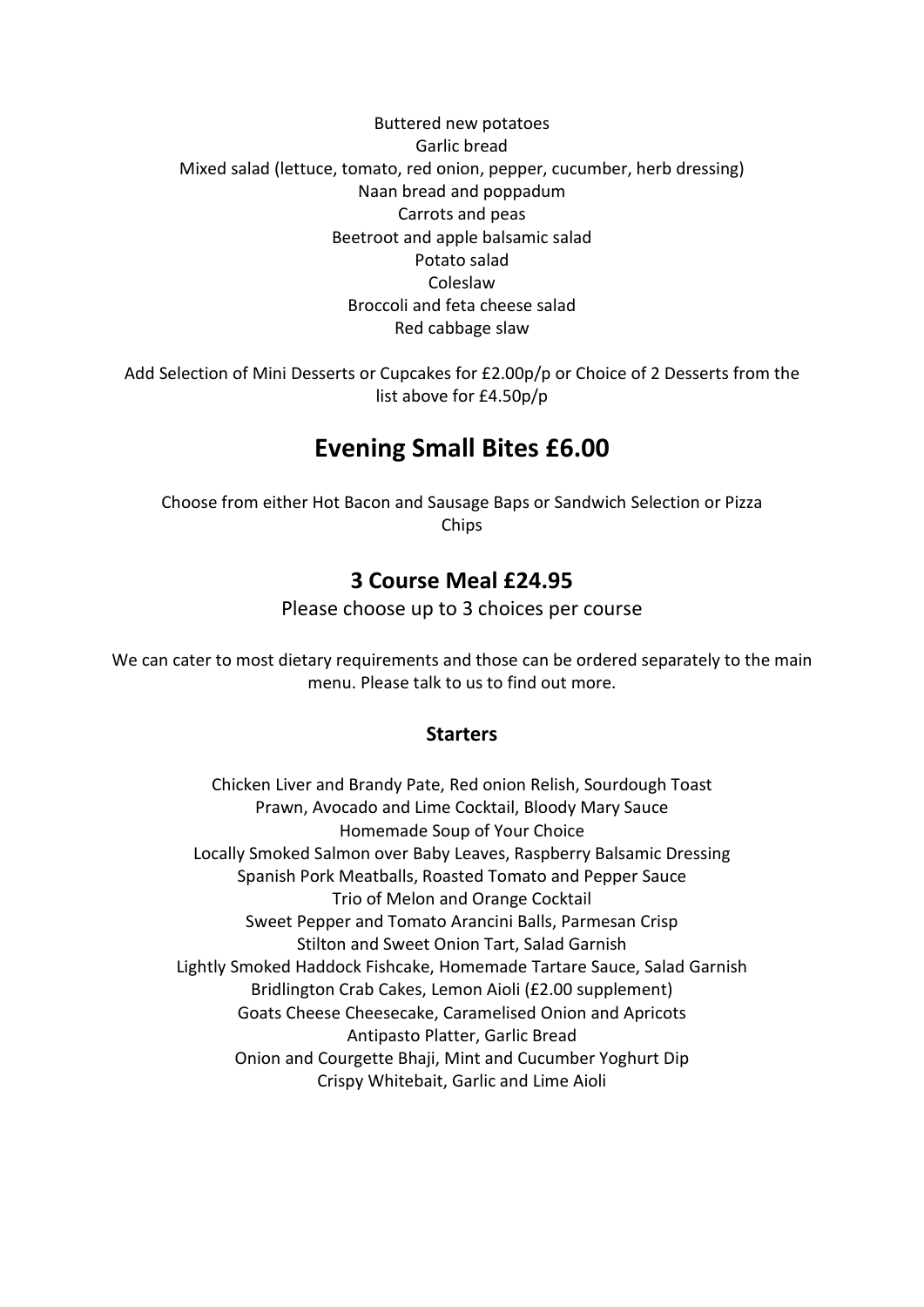#### **Main Courses**

#### Roast Dinners:

Garlic and Treacle Glazed Roasted Topside of Beef Roasted Loin of Pork, Crackling Roasted Honey Glazed Gammon Roasted Crown of Turkey Aubergine and Squash Nut Roast Garlic and Parsley Glazed Roasted Leg of Lamb (£3.00 supplement) All Roast Dinners are served with Seasonal Vegetables, Cauliflower Cheese, Roast Potato, Mash, Yorkshire Pudding, Gravy and Condiments Available from Carvery or Plated

#### Chicken Fillet:

Pan Fried Chicken Fillet with Chasseur Sauce, New Potatoes Pancetta Wrapped Chicken Fillet, Mash, Grain Mustard Jus Escalope of Chicken Parmigiana, Buttered New Potatoes Wild Mushroom and Smoked Bacon Stuffed Chicken Fillet, Red Wine Jus, New Potatoes Chicken Puttanesca, Pan Fried Gnocchi

Pork:

Seared Pork Loin Steak, Grain Mustard Jus, Mash Cider Braised Pork Loin Steak, Roast Potatoes Crispy Roasted Rolled Belly of Pork, Thyme and Sage Jus, Mash

Fish:

Baked Darne of Salmon, Caper Mash, Lemon Cream Sauce Grilled Fillet of Haddock, Spinach Mash, Lime Butter Sauce Herb Crusted Darne of Salmon, Caper Butter Sauce, New Potatoes Mediterranean Fish and Sea Food Stew, New Potatoes Citrus Baked Fillet of Sea Bass, Lemon Mash, Butter Sauce

#### Lamb and Beef:

Red Wine Braised Shank of Lamb and Root Vegetables, Mash Red Wine Braised Shank of Lamb and Root Vegetables, Mash (£3.00 supplement) Beef Bourginione, Mash Sirloin Steak and Wild Mushroom Stroganoff, Basmati Rice (£2.00 supplement)

#### Vegetarian:

Root Vegetable and Blue Cheese Wellington, Roast Potatoes Goats Cheese and Caramelised Red Onion Tart, Buttered New Potatoes Vegetable and Tofu Green Thai Curry, Basmati Fried Rice Spinach and Ricotta Aubergine Bake, Side Salad

All Main Courses are served with Seasonal Vegetables